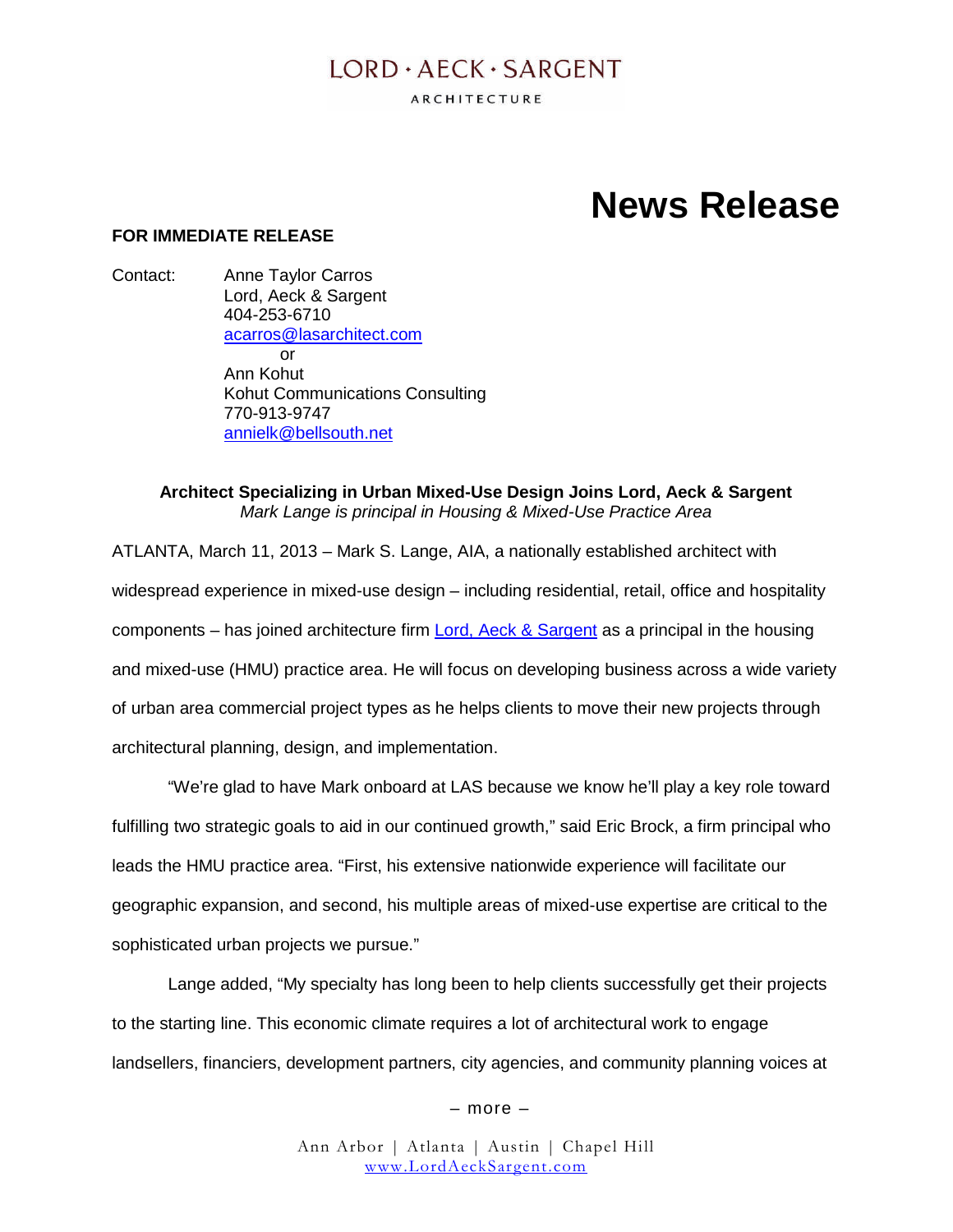the front end of projects. I was drawn to join LAS because of the firm's longtime reputation for design integrity and an excellent project delivery process. I want to use my proven front-end skills to complement the LAS tradition of producing great buildings and urban spaces. Another important factor for me is being associated with a firm that has such a mature capacity to easily take on a wide variety of urban mixed-use project types."

Lange cited a few favorite building projects from his career so far, among them:

- 4900 Fairmont, an apartment highrise overlooking Veterans Park in Bethesda, Maryland, a project now under construction for The JBG Companies in Metro DC;
- The Adelicia, a luxury condo highrise with especially engaging retail streetscape located in Midtown Nashville near Vanderbilt University and Music Row. A project for Hensler Development Group;
- Crescent Terminus, midrise luxury apartments currently under construction in Atlanta's Buckhead commercial district. The project is located in the heart of the Terminus development, a mixed-use master-planned community including Class-A office space, luxury condominiums, outstanding public art, five-star dining and street level retail. Crescent Resources is the developer and LAS is the architect on this project; and
- 3630 Peachtree, a stacked, mixed-use highrise project in Atlanta's Buckhead area near the prestigious Phipps Plaza. Several prominent local developers worked together to combine 250,000 square feet of office space, hotel-branded condo units, retail area, and community amenities in a sophisticated, signature setting.

Before coming to LAS, Lange spent the last 25 years at several large architecture firms in Atlanta and Houston. He and his work are the recipients of several awards, among them the